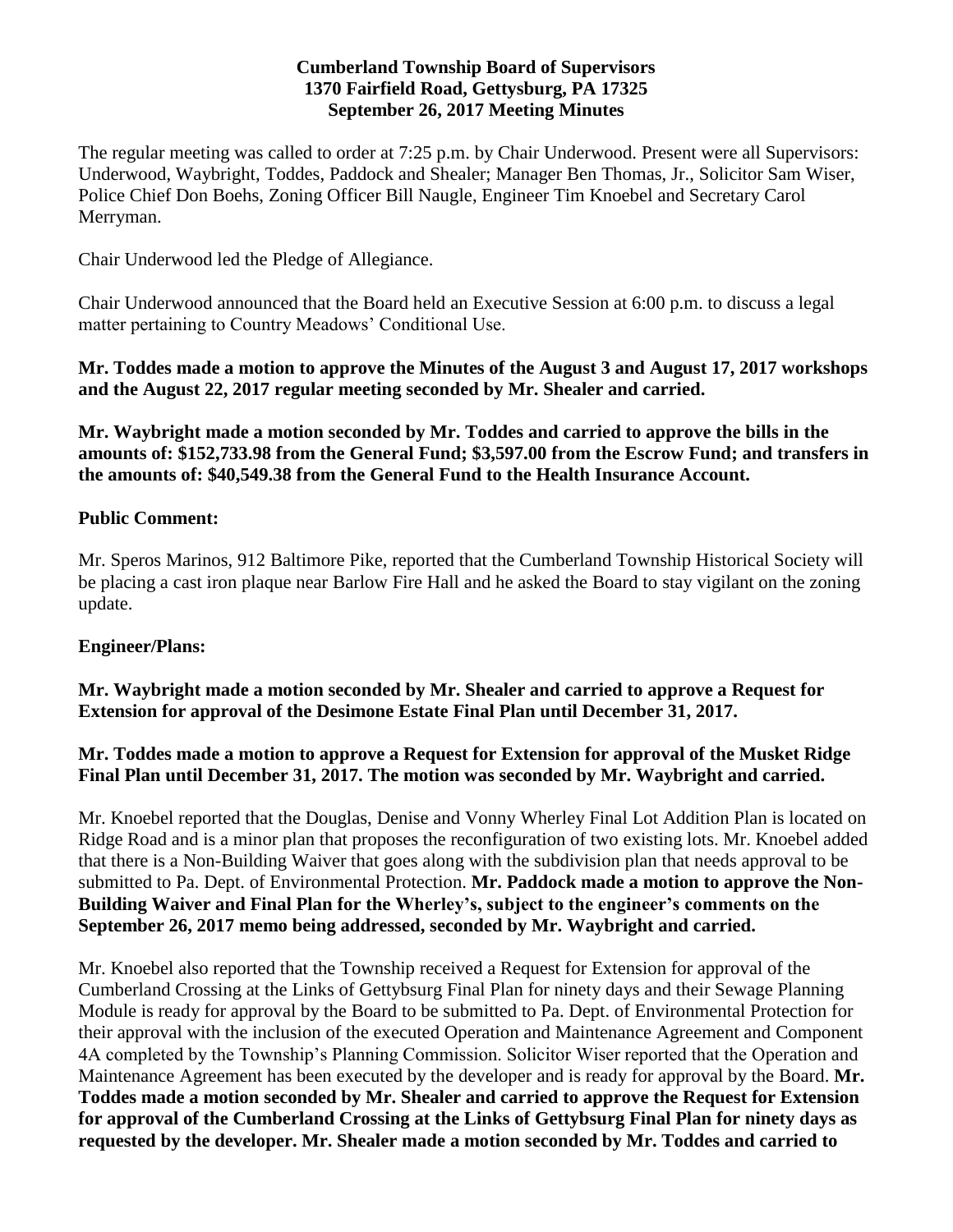**authorize the Board Chair to execute the Operation and Maintenance Agreement for the Wastewater Facilities. Mr. Shealer also made a motion seconded by Mr. Paddock and carried to approve the Sewage Facilities Planning Module subject to the Component 4A and executed Operation and Maintenance Agreement being inserted into the Planning Module.** 

Mr. Knoebel updated the Board on the dedication of Kestrel Drive in Cumberland Village Phase 1C. Mr. Knoebel reported that they have received the As-Built Drawings and they are acceptable. He added that Maintenance Bonding and Title Insurance are still needed so no action is needed at this time.

Mr. Knoebel also updated the Board on Cumberland Village Phase 1A and 1B. Mr. Knoebel reported that the 18 month Maintenance Bond is coming due and they have compiled a final punch list of items that need to be addressed, dated September 20, 2017, prior to the bond being released.

Lastly, Mr. Knoebel reported that the MS4 Application has been submitted to Pa. Dept. of Environmental Protection.

## **Police Report:**

Police Chief Don Boehs presented a written and oral report of police activities for the month of August, 2017 including: 416 complaints - Psych/suicide-2, Disturbances-8, Assault/Harassment-7, Domestics-13, Criminal Mischief-1, Suspicious Activity-18, Thefts-1, Alarms-14 Medical Emergency-13, 911 Hang Up-4, Sexual assault-2, Burglary-0, Fraud-4, Wanted Person-2, Reported Drug Activity-1, Welfare checks-11, Shots Fired-0, Follow-up Investigation-43; 150 traffic stops, 141 combined arrests, 8 traffic accidents, 49 targeted enforcements and 10,014 patrol miles. He added that they assisted other agencies 12 times, they were assisted five times and the assists to Pa. State Police were in Straban, Franklin, Mt. Joy, Hamiltonban and Mt. Pleasant Townships. Police Chief Boehs reported that they had 73 walk-in complaints. Sgt. Biggins reported that Officer Goodling is receiving a "Top Gun Award" for 2016 DUI arrests and they are receiving an Aggressive Driving Grant.

### **Active Business:**

Chair Underwood read the following regarding the Country Meadows Conditional Use Hearing application:

"The Board has met in executive session to consider the Application of Country Meadows of Gettysburg, L.P., which is Application No. CU-2017-002.

The Board has held approximately 15 hours of hearings and received numerous exhibits from the Applicant and Objectors and has received a significant amount of correspondence from our residents. We feel it is important to reiterate to the public what standards we must be guided by in considering a conditional use request. We are concerned that the public has a perception that designating a use as a conditional use allows the Board of Supervisors broad discretion in considering the requests. This is not the case.

The objectors have alleged that allowing assisted living facilities in the residential district is poor planning. If that is the case, we are constrained to live with the terms of the ordinance in place at the time the application for conditional use was submitted. The ordinance allows assisted living facilities as a conditional use in the residential overlay district. This is, by law, a presumption that the use is consistent with the general welfare of the community. Consequently, we must determine whether the applicant has met the specific and objective criteria of the zoning ordinance.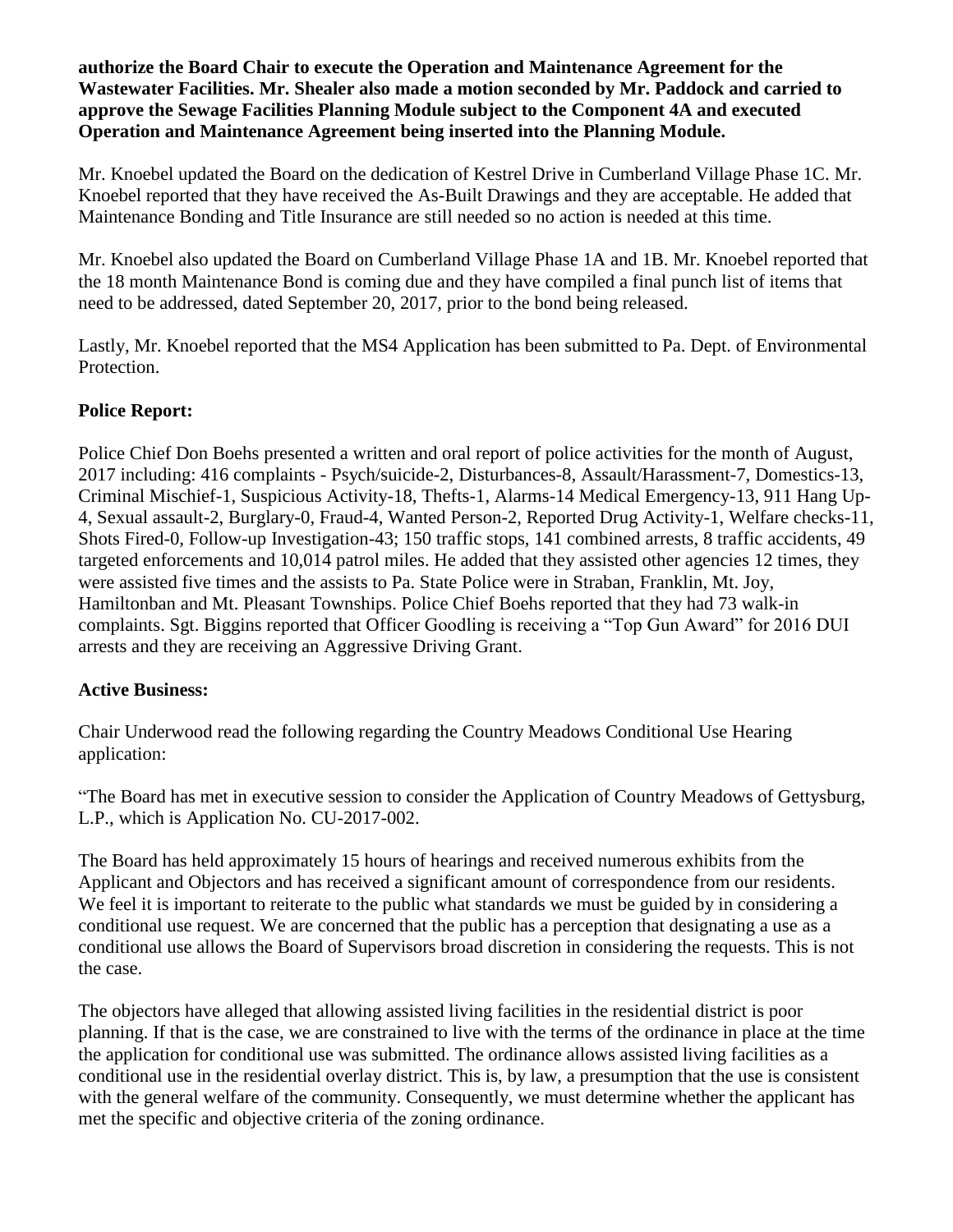Here, based on the testimony and evidence presented, the Applicant has met the specific and general criteria applicable to an assisted living facility in the residential overlay district. The board has heard a significant amount of speculation of possible harm, however, has not received testimony or evidence reaching the "high degree of probability" required. Further, the objectors have not demonstrated that the possible conditions are conditions that are not normally associated with an assisted living facility use. Therefore, the application is a permitted use with the ability of the Board to impose reasonable conditions.

The Board does have the ability to attach reasonable conditions as it may deem necessary to implement the purpose of the Municipalities Planning Code and the Cumberland Township Zoning Ordinance. The following is a general review of the conditions, to be further detailed, as appropriate, in the final written decision. A general description of the conditions and acknowledgement of concerns that should be addressed in the Land Development Plan Process are as follows:

- 1. Recommend vertical wall and earthen planted screening with appropriate tree landscaping to buffer the receiving area to mitigate noise. In addition a 6ft. high buffer shall be required from the existing tree line adjacent to Fauth property along the property boundary to the southernmost point of the Moore property.
- 2. Truck deliveries shall be between the hours of 8 A.M. and 7 P.M.
- 3. The Township should not accept any dedication of any areas to be "open space" on the exhibits.
- 4. Adams County Office of Planning & Development comments in their June 19, 2017 letter to the Supervisors should be considered but no specific alterations to the plan are required; Specific to applicant's Overall Design considerations: For site layout placing the larger buildings toward the center of the site surrounded by cottages for a softer transition between uses; even if the building height is increased in accordance with the Township's ordinance.
- 5. As demonstrated by the evidence submitted by Applicant, the Board affirms that outside lighting shall be screened to ensure that illumination shall not be greater than 0.1 foot candle at the property line. 27-103 (3)
- 6. NOTE: During Land Development Planning review, a traffic study will be required in accordance with 22-413 (1) as Applicant Exhibit 7 indicates 581 new ADT.
- 7. NOTE: At the Land Development Planning Stage the Applicant will be required to demonstrate there is sufficient water and sewer capacity to provide utility and fire protection services in accordance with Sections 410, 411, and 506 of the Cumberland Township Subdivision and Land Development Ordinance.

A final written decision shall follow this determination in accordance with the requirements of the Pennsylvania Municipalities Planning Code and contain the binding decision of the Board of Supervisors."

**Mr. Toddes made a motion seconded by Mr. Shealer and carried to approve the conditional use application No. CU-2017-002 of Country Meadows of Gettysburg, L.P., subject to the conditions as stated and in accordance with the written decision to be issued by the Board of Supervisors, which written decision shall control.**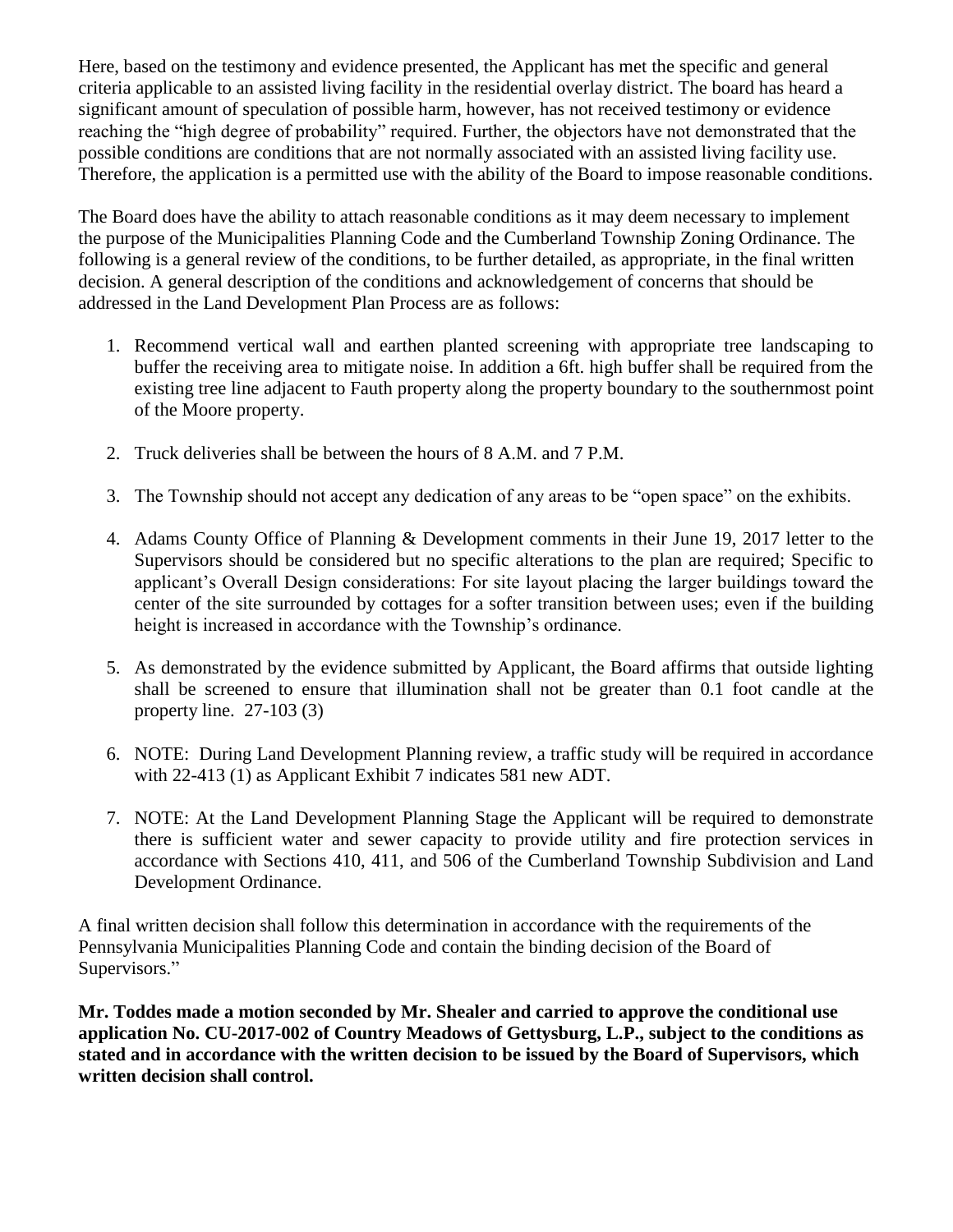Mr. Thomas read the following statement regarding the Traffic Impact Fee Ordinance:

"On Thursday, September 21, 2017, the Cumberland Township Supervisors held a public work-shop with the Township's Transportation Advisory Committee. A history of the ordinance was reviewed and "Talking Points" were discussed. The Traffic Impact Fee Ordinance (Chapter 25) was adopted July 11, 2006. Since that time some \$368,068 has been collected with little spent other than engineering costs.

Shortly after the Ordinance was passed the Great Recession began in 2008 which reduced the amount of projected development. Though \$368,000 is a lot of money, the anticipated projects in 2006 totaled \$6.3 million dollars for mainly traffic signal installations in two Transportation Service Areas. None of the recommended improvements have commenced.

The Advisory Committee expressed concerns of would there be enough funds collected to fulfill substantive projects primarily on PennDot roads?; The impact fees for small and large projects that are difficult to complete on a timely basis…if at all?; Will these impact fees have a negative effect on future economic development to enhance the Township's tax base given the vacant buildings that may some-day be re-purposed?"

**Mr. Shealer made a motion seconded by Mr. Toddes and carried to suspend the current Act 209 (of 1990) Traffic Impact Fee Study by McMahon Associates; Authorize the Solicitor, Manager, and Treasurer to recommend an exit strategy to consider abolishing the Chapter 25 Traffic Impact Fee Ordinance; Authorize the Solicitor to include language in future Developers' Agreements assessing and funding current and future road condition impacts; and further, work with PennDot where offsite Pennsylvania highway improvements may be implemented by PennDot for development roadway conditions impacts.**

**Mr. Waybright made a motion seconded by Mr. Paddock and carried to approve the 2018 Minimum Municipal Obligations as follows: Non-Uniformed Pension Plan in the amount of \$50,142.00 and Police Pension Plan in the amount of \$120,119.00.**

**Mr. Toddes made a motion seconded by Mr. Shealer and carried to adopt Resolution 2017-09 placing the Emergency Operations Plan of Cumberland Township into effect immediately and for the plan to be reviewed every two years to make certain that it complies with the requirements of the Adams County Emergency Operations Guidelines.**

**Mr. Waybright made a motion seconded by Mr. Paddock and carried to send a letter of thanks to A/V Solutions of Biglerville, PA who cleaned and focused the onsite security cameras at no charge to the Township in support for the Cumberland Township Police Department.**

Mr. Thomas reported that the Township received an email correspondence from Stanley Flaggs, 284 Swetland Road, regarding the zoning of four parcels that he owns. The email states that two of the parcels are zoned Agricultural/Residential (A/R) and the other two are zoned Agricultural (A). Mr. Flaggs wants the two parcels that are zoned A to be changed to A/R and feels that this change should be made at the Township's expenses because he feels that the Township zoned the two parcels A in error. Mr. Thomas asked Mr. Flaggs to attend the next workshop on October 19, 2017 at 8:30 a.m. Mr. Flaggs agreed to come to the workshop.

Mr. Thomas reported that the Township is still receiving complaints about Advanced Disposal's trash service.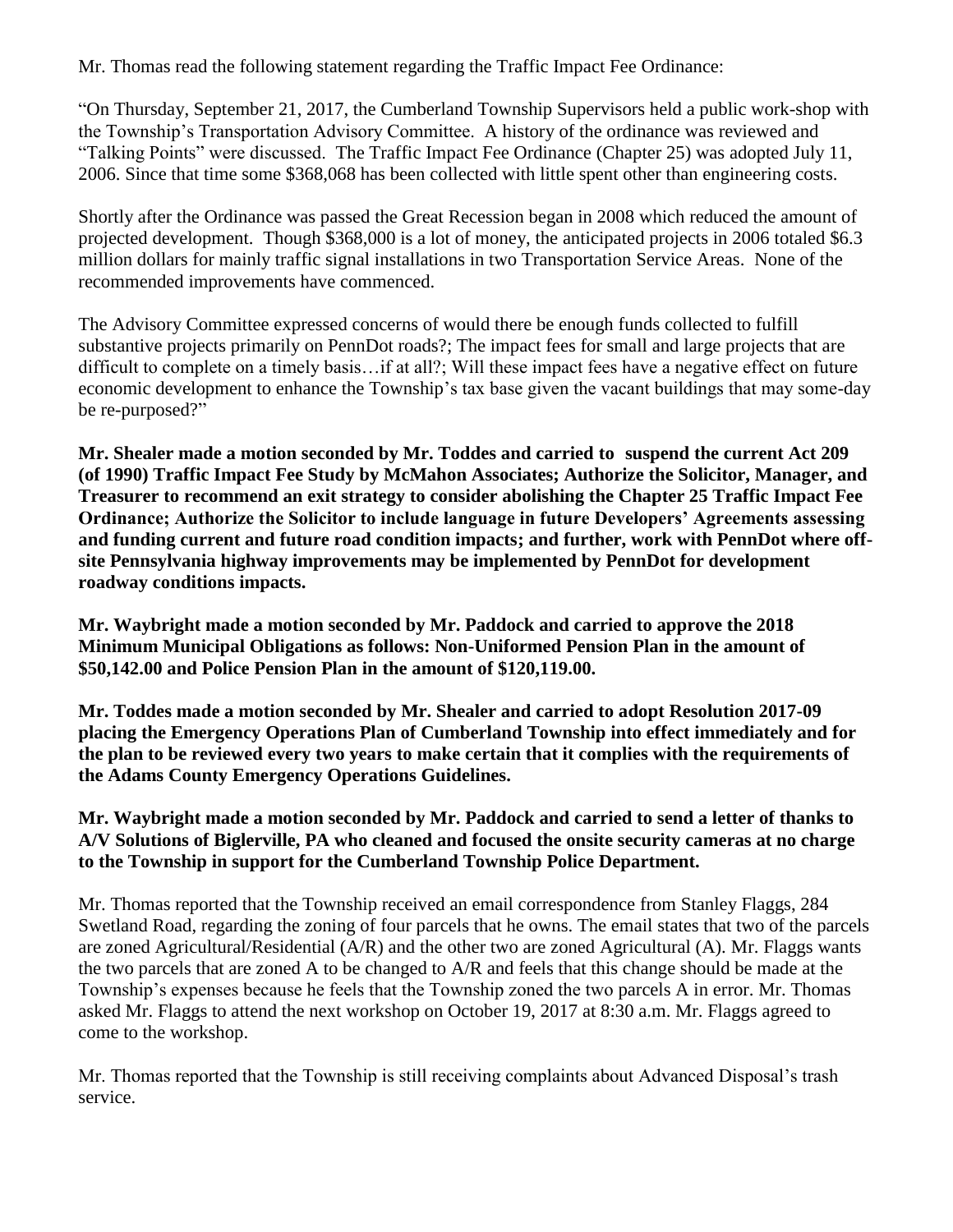Mr. Thomas reported that the Finance Committee discussed/recommended the following: sale of the 1990 Dump Truck through the Municibid website; the estimated 2018 Pa. Liquid Fuels allocation amount is \$272,526.00 up from \$255,000.00 received last year; the reimbursement owed for previous fees collected for citizen's text changes totals \$3,388.00 – the \$710.00 reimbursement to Stephan and Jan Lewis was approved in tonight's bill list; computer file server replacement with Microsoft Office 365 for up-graded emails system in the amount of \$4,199.00 and 30 hours of pre-paid technical service in the amount of \$2,850.00, annual savings of approximately \$1,000.00 recurring costs (CTA will assist). **Mr. Waybright made a motion to approve the purchase of a new computer file server with Microsoft Office 365 and 30 hours of technical service in the amount of \$7,049.00 (a portion to be paid by CTA). The motion was seconded by Mr. Paddock and carried.**

Mr. Thomas reported that the following items will be on the October 19, 2017 workshop agenda: Cumberland Village HOA requesting discussion regarding ownership of street curbing; Future road/street dedications; Pensions Minimum Municipal Obligations option discussion with Township Actuary Charles Friedlander, 2018 budget process and 2017 budget overview.

Mr. Thomas explained that Chapter 27, Part 20, §27-2001.4 currently reads that "No fee shall be assessed for applications and/or petitions requesting a change or amendment to the text of this chapter." Mr. Thomas added that these changes require expenses to the Township such as the legal advertising, paying for the stenographer, transcript and solicitor so this needs to be changed. Mr. Thomas added that there are about five people that are going to be reimbursed for the fee that was collected in error. **Mr. Shealer made a motion to authorize the solicitor to draft an ordinance amending §27.2001.4 Fees and authorize the advertisement of the ordinance seconded by Mr. Paddock and carried.**

## **Solicitor: No report.**

# **Committee Reports and comments from Board Members:**

**Public Safety –** Chair Underwood reported that Gettysburg Fire Dept. is having an Open House on Sunday to showcase a new piece of equipment and everyone is invited.

**Highway –** Mr. Waybright reported that the Horner Road Bridge construction has been completed and he read the report from Road Superintendent Chris Walter. The report included in part: replacing various storm sewer pipes, fog seal applied on 2017 seal coated roads, in-house paving project in the Woodcrest development cul-de-sac, paving for Windbriar/Redding Lane to be completed this month or early next month and line painting in the near future. The report also included the delivery of the new 2018 Mack tandem axle dump truck, sale of the 1990 dump truck via the Municibid website and a storm damage report from the 9/5/17 high winds and rain that took down twelve trees across Township roads. **Personnel –** Chair Underwood reported that the committee has been meeting regarding the new hire for

the Administrative Assistant position.

**Parks and Recreation** – Mr. Toddes reported that everything is going good at the park and the Kiwanis playground has been completed.

**Economic Development –** Mr. Thomas reported that the airport runway extension has been completed and they will be doing an additional \$3 million dollars' worth of projects there in the future.

**CTA –** Mr. Shealer reported that the sewer line replacement project has been completed and they will be doing the final road restoration on the  $15<sup>th</sup>$ . Also, they will start spreading bio-solids tomorrow on Mr. Waybright's farm.

# **Finance, Building and Grounds, Planning and Zoning, COG, and CT 411 – no reports**

Mr. Thomas thanked the Board and the staff for the 15 extra hours that they spent here for the Country Meadows Conditional Use hearing.